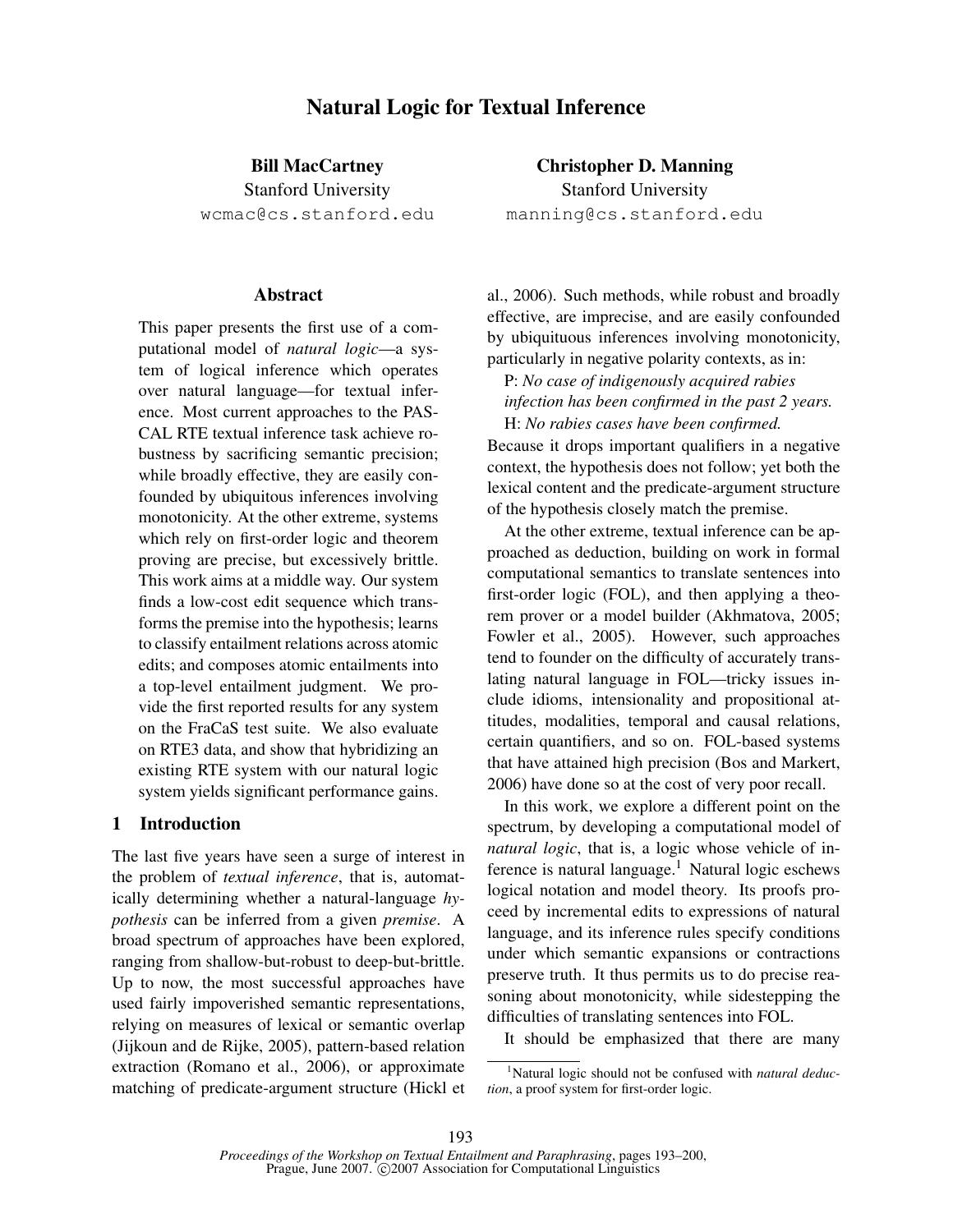important kinds of inference which are not addressed by a natural logic system, including temporal reasoning, causal reasoning (*Khan sold nuclear plans* ⇒ *Khan possessed nuclear plans*), paraphrase (*McEwan flew to Rome* ⇒ *McEwan took a flight to Rome*), relation extraction (*Bill Gates and his wife, Melinda...* ⇒ *Melinda Gates is married to Bill Gates*), etc. Moreover, a natural logic system will struggle with inferences requiring modelbuilding or deep proof search, which are more suitable for formal deduction systems. However, the applicability of natural logic is broader than it might at first appear, and a natural logic system can be designed to integrate with other kinds of reasoners.

#### 2 Foundations of natural logic

Natural logic aims to explain inferences involving monotonicity, in which the concepts or constraints expressed are expanded or contracted. Consider, for example, the sentence *Every meal without wine is a terrible crime*. Some semantic elements can be expanded (but not contracted) *salva veritate*, and are therefore said to have positive polarity: *wine* may be broadened to *drink*, *terrible crime* may be relaxed to *crime*, or *every* may be weakened to *some*. Other elements can only be contracted (not expanded) *salva veritate*, and thus have negative polarity: *meal* can be narrowed to *dinner*. The monotonicity calculus developed in (Sánchez Valencia, 1991) explains these polarity effects by (1) defining an entailment relation over multifarious expressions of natural language, (2) defining monotonicity properties of semantic functions, and finally (3) specifying how monotonicities combine during Fregean composition of semantic functions.

The entailment relation. Most work in textual inference reflects a simple concept of entailment: one sentence entails another, or does not. In natural logic, however, entailment is a semantic containment relation (analogous to the set containment relation ⊆) over expressions of all types, including words and phrases as well as sentences. We define the entailment relation  $\sqsubseteq$  recursively over the semantic types familiar from Montague semantics. If c and d are of type t (truth values), then  $c \sqsubseteq d$  iff  $c \rightarrow d$ . If c and d are of type e (entities), then  $c \sqsubseteq d$ iff  $c = d$ . Finally, if c and d are of functional type

 $\langle \alpha, \beta \rangle$ , then  $c \subseteq d$  iff for all  $a \in \alpha$ ,  $c(a) \subseteq d(a)$ . Otherwise, if  $c \not\sqsubseteq d$  and  $d \not\sqsubseteq c$ , we write  $c \neq d$ .

Using these formal definitions, we can establish entailment relations between common nouns (*penguin*  $\subseteq$  *bird*), common and proper adjectives (*tiny*  $\sqsubset$ *small, French*  $\sqsubseteq$  *European*), transitive and intransitive verbs (*kick*  $\sqsubseteq$  *strike*, *hover*  $\sqsubseteq$  *fly*), temporal and locative modifiers (*this morning*  $\sqsubseteq$  *today*, *in Beijing*  $\Box$  *in China*), connectives (*and*  $\Box$  *or*), and quantifiers (*everyone*  $\subseteq$  *someone*, *all*  $\subseteq$  *most*  $\subseteq$  *some*).<sup>2</sup> Among noun phrases, we have *everyone*  $\subseteq$  *Einstein*  $\subseteq$  *some physicist*. Finally, observe that dropping a modifier generally yields entailment (*eat quickly*  $\sqsubseteq$ *eat*) though this heuristic can be violated, e.g., by operator adjectives (*fake vaccine*  $\not\sqsubseteq$  *vaccine*).

Monotonicity. Under the Fregean hypothesis, the meaning of a compound expression is the result of function application. In semantics as in mathematics, we can describe a function as *upward monotone* if "larger" inputs yield larger outputs. Formally, given a function f of functional type  $\langle \alpha, \beta \rangle$ :

- f is upward-monotone ( $\uparrow$ ) iff for all  $x, y \in \alpha$ ,  $x \sqsubseteq y$  entails  $f(x) \sqsubseteq f(y)$ .
- f is downward-monotone ( $\downarrow$ ) iff for all  $x, y \in$  $\alpha$ ,  $x \sqsubseteq y$  entails  $f(y) \sqsubseteq f(x)$ .
- f is non-monotone  $(\mathcal{U})$  iff it is neither upwardnor downward-monotone.

Most linguistic expressions may be regarded as upward-monotone semantic functions. Thus *tango in Paris*  $\subseteq$  *dance in France*, since *tango*  $\subseteq$ *dance* and *in Paris*  $\subseteq$  *in France*. However, a number of important linguistic constructions are downward-monotone, including negation (*not*), restrictive quantifiers (*no*, *few*, *at most* n), restrictive verbs (*lack*, *fail*, *prohibit*), certain adverbs (*without*, *except*), the antecedent of a conditional, and so on. We thus have *didn't dance*  $\sqsubseteq$  *didn't tango, few athletes*  $\subseteq$  *few sprinters, lack weapons*  $\subseteq$  *lack guns,* 

 $2$ The entailment relations among quantifiers may be counterintuitive to those prone to what Peter Geach called "quantificatious thinking", who might consider *someone* "smaller" than *everyone*. But in the theory of generalized quantifiers, the denotation of a quantified noun phrase is the set of predicates which it satisfies, and the predicates satisfied by *everyone* are a subset of those satisfied by *someone*. Note also that logicians will deny that the universal entails the existential:  $\forall x P(x) \rightarrow \exists x P(x)$ . However, most people are happy to infer *someone is hungry* from *everyone is hungry*.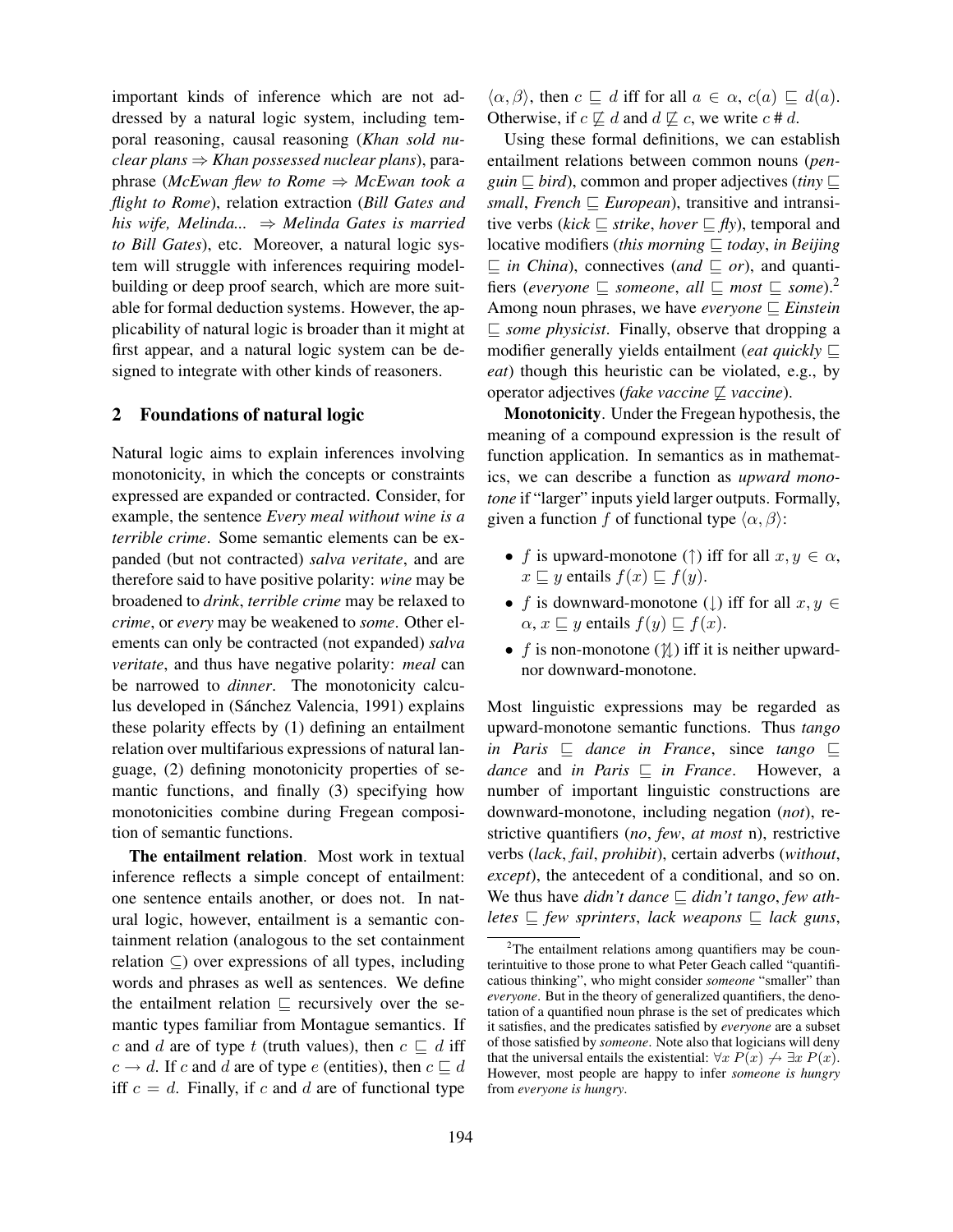*without clothes*  $\Box$  *without pants, and If stocks rise, we win*  $\subseteq$  *If stocks soar, we win*. Finally, a few expressions must be considered non-monotone, including superlative adjectives and quantifiers such as *most*. Thus *prettiest butterfly* # *prettiest insect* and *most boats* # *most vehicles*. Note that certain generalized quantifiers must be treated as binary functions having different monotonicities in different arguments. Thus *every* is downward-monotone in its first argument (*every fish swims*  $\subseteq$  *every shark swims*) but upward-monotone in its second argument (*every shark swims*  $\subseteq$  *every shark moves*).

Composition of monotonicity. Finally, we must specify how monotonicities combine during Fregean composition of semantic functions. In Sánchez Valencia's *marking algorithm*, we represent each input expression as a parse in the Lambek categorial grammar. We then (1) mark leaf nodes with appropriate lexical monotonicity values, (2) project monotonicities to internal nodes representing function applications, and finally (3) compose monotonicities along the path from the root to each leaf in order to determine effective polarities. The composition of monotonicities is straightforward. Suppose  $h = f \circ q$ . If either f or g is non-monotone, then so is h. Otherwise, if the monotonicities of  $f$  and  $g$  are the same, then  $h$  is upward-monotone; if they are different, then h is downward-monotone. (Thus, *wine* has positive polarity in *no meal without wine* because it falls under two downward-monotone operators.)

# 3 The NatLog System

Our natural logic system, dubbed the *NatLog* system, has a three-stage architecture similar to those in (Marsi and Krahmer, 2005; MacCartney et al., 2006), comprising (1) linguistic pre-preprocessing, (2) alignment, and (3) entailment classification.

#### 3.1 Linguistic pre-processing

Relative to other textual inference systems, the Nat-Log system does comparatively little linguistic preprocessing. We rely on the Stanford parser (Klein and Manning, 2003), a Treebank-trained statistical parser, for tokenization, part-of-speech tagging, and phrase-structure parsing. By far the most important analysis performed at this stage is *monotonicity marking*, in which we compute the effective mono-

| unary operator: without<br>pattern: IN < /^[Ww]ithout\\$/<br>argument 1: monotonicity $\downarrow$ on dominating PP<br>pattern: $\_\_$ > PP=proj |
|--------------------------------------------------------------------------------------------------------------------------------------------------|
| binary operator: <i>most</i>                                                                                                                     |
| pattern: JJS < /^[Mm]ost\\$/ !> QP<br>argument 1: monotonicity $\mathcal{U}$ on dominating NP                                                    |
| pattern: $\_\$ > + (NP) (NP=proj !> NP)<br>argument 2: monotonicity $\uparrow$ on dominating S                                                   |
| pattern: $\_\rightarrow$ >+(/.*/) (S=proj !> S)                                                                                                  |

Figure 1: Two examples of monotonicity operator definitions. The patterns employ Tregex syntax.

tonicity for each token span in each input sentence. For this, we use an adaptation of the marking algorithm of Sánchez Valencia (section 2); however, our choice of a Treebank-trained parser (driven by the goal of broad coverage) requires us to modify the algorithm substantially. Unlike the categorial grammar parses assumed by Sánchez Valencia, the nesting of constituents in phrase-structure parses does not always correspond to the composition of semantic functions, which introduces a number of complications. We define a list of downward-monotone and non-monotone expressions, and for each item we specify its arity and a Tregex pattern (Levy and Andrew, 2006) which permits us to identify its occurrences. We also specify, for each argument, both the monotonicity and another Tregex pattern which helps us to determine the sentence span over which the monotonicity is projected. (Figure 1 shows some example definitions.) The marking process computes these projections, performs monotonicity composition where needed, and marks each token span with its final effective monotonicity.

#### 3.2 Alignment

The second stage of processing establishes an *alignment* between the premise and the hypothesis. While there are many notions of alignment, in this work we have chosen to represent alignments as sequences of *atomic edits* over spans of word tokens. We define four types of atomic edits: *deletion* of a span from the premise, *insertion* of a span into the hypothesis, *substitution* of a hypothesis span for a premise span, and *advance* over a span without modification. Each atomic edit is parameterized by the token indices at which it operates. As an example, the first problem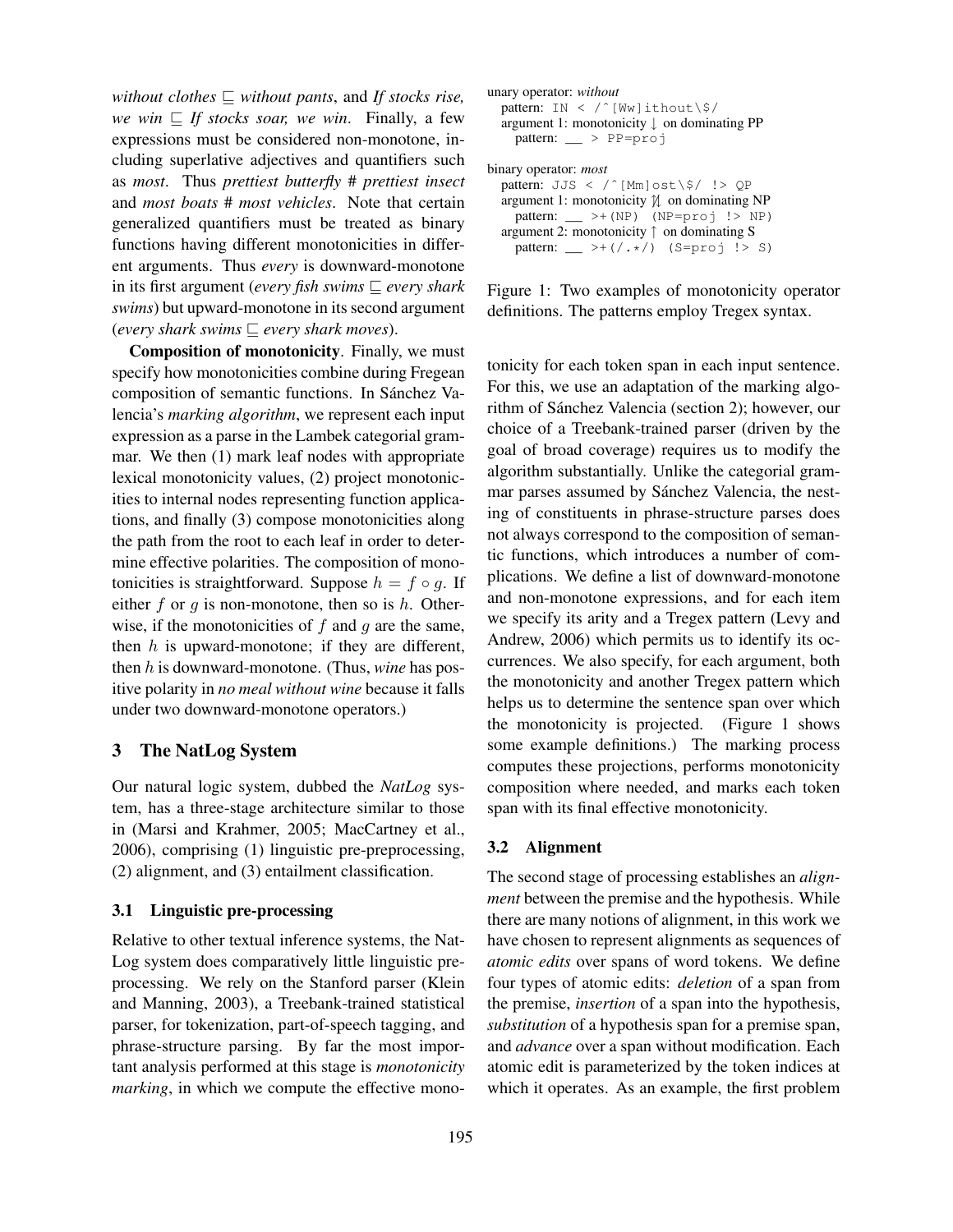in table 3 may be aligned using following edits:

| An Irishman $\implies$ An Irishman |            |                | ADV        |
|------------------------------------|------------|----------------|------------|
| won                                | $\implies$ | won            | ADV        |
| a                                  | $\implies$ | the            | <b>SUB</b> |
| Nobel prize $\implies$ Nobel prize |            |                | ADV        |
|                                    | $\implies$ | for literature | INS        |
| ٠                                  |            |                | ADV        |

Clearly, this representation imposes certain limitations: there is no atomic edit type representing the movement of a token span from one sentence location to another (instead a combination of deletion and insertion must be used), and there can be no alignments to non-contiguous sets of tokens. However, the span edit representation also offers important benefits. First, there is always a well-defined sequence of intermediate forms through which the sentence progresses during editing, which is important for the computation of monotonicity features. Second, given a cost function over edits, it is possible to construct an efficient dynamic program to find the lowest-cost edit sequence between any pair of sentences, using a straightforward extension of the Levenshtein string-edit algorithm.

For this purpose, we have designed a cost function which prefers edits which operate on longer spans; penalizes edits operating on spans which are not parse-tree constituents; imposes nomimal cost on substitutions of words having the same lemma; and imposes little cost on certain "light" edits, involving prepositions, articles, auxiliaries, etc. When applied to problems like those in the FraCaS test suite (section 4), this cost model gives intuitively pleasing results. However, because our focus in this work is on entailment, we have not devoted much energy to optimizing our alignment model, and will not discuss it further. (For the RTE experiments described in section 5, we use alignments derived from an independent RTE system. Translating those alignments into the span edit representation requires relaxing some of its constraints, as we'll explain.)

#### 3.3 Entailment classification

The edit sequence obtained during the alignment stage effectively decomposes the global entailment problem into a sequence of atomic entailment problems, one for each atomic edit. In the final stage, we train a model for atomic entailment classification, and predict an entailment relation for each atomic

| relation    | symbol          | in terms of $\Box$                         | FraCaS | RTE. |
|-------------|-----------------|--------------------------------------------|--------|------|
| equivalent  | $p = h$         | $p\sqsubset h, h\sqsubset p$               | yes    | yes  |
| forward     | $p \sqsubset h$ | $p\sqsubset h, h\not\sqsubset p$           | yes    | yes  |
| reverse     | $p \neg h$      | $h\sqsubset p, p\not\sqsubset h$           | unk    | no   |
| independent | $p \# h$        | $p \not\sqsubseteq h, h \not\sqsubseteq p$ | unk    | no   |
| exclusive   | $p \,   \, h$   | $p \sqsubset \neg h$                       | no     | no   |

Table 1: The five elementary entailment relations. The last two columns indicate correspondences to FraCaS and RTE answers; see sections 4 and 5.

edit. We then compose our atomic entailment predictions to produce a global entailment prediction.

The atomic entailment model uses a classifier to predict one of five *elementary entailment relations* (table 1) for each atomic edit. This model uses a feature representation designed to capture characteristics of the edit pertinent to a natural logic analysis: the type of the edit (DEL, INS, or SUB), the effective monotonicity at the affected token span (↑, ↓, or 6↑↓), and various lexical features of the affected tokens. In the case of a SUB edit, the lexical features help to indicate whether the substitution constitutes a semantic expansion, contraction, equivalence, or exclusion, using WordNet-derived measures of synonymy, hyponymy, and antonymy, and a measure of lemma similarity based on Levenshtein stringedit distance. In addition, for edits of all types, we have found it useful to generate a "light edit" feature indicating whether the affected tokens belong to categories which are usually negligible for inferential purposes, including prepositions, articles, auxiliaries, and punctuation.

The entailment model uses a decision tree classifier, trained on a small data set of 69 problems custom-designed to exercise diverse regions of the feature space.<sup>3</sup> From these examples, the decision tree effectively learns such heuristics as *deletion in an upward-monotone context yields* @, *substitution of a hypernym in a downward-monotone context yields*  $\Box$ , and *substitution of an antonym yields*  $\vert$ .

To produce a top-level entailment judgment, the atomic entailment predictions associated with each

<sup>&</sup>lt;sup>3</sup>Thus, in using learning, we are not trying to estimate statistical properties of some natural distribution of data. Rather, the learning framework provides (1) a modular way to add features which may impact the entailment decision, (2) a principled way to combine evidence from diverse features, such as real-valued lexical features, and (3) a convenient way to verify the proper functioning of the system.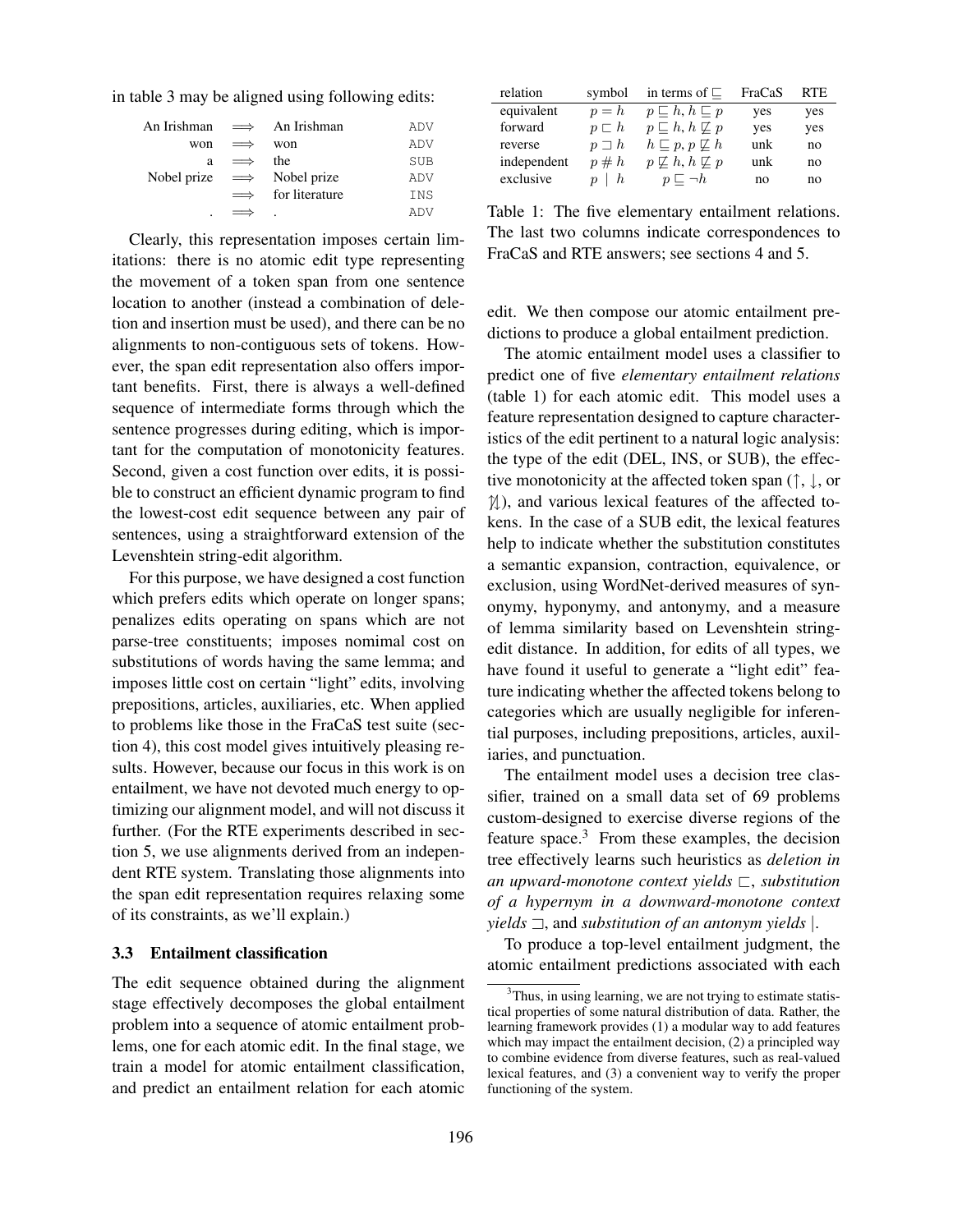| atomic edit: SUB( <i>a</i> , <i>the</i> )<br>features:<br><i>type</i> : SUB, <i>monotonicity</i> : $\uparrow$ , <i>isLightEdit</i> : true,<br>wnSyno: 0.0, wnHypo: 0.0, wnAnto: 0.0, lemmaSim: 0.0<br>predicted entailment relation: $=$ |
|------------------------------------------------------------------------------------------------------------------------------------------------------------------------------------------------------------------------------------------|
| atomic edit: INS(for literature)<br>features:<br><i>type</i> : INS, <i>monotonicity</i> : $\uparrow$ , <i>isLightEdit</i> : false<br>predicted entailment relation: $\Box$                                                               |
| top-level inference:<br>composition of entailment relations: $= \circ \exists \Rightarrow \exists$<br>mapping to FraCaS answer: $\Box \Rightarrow$ unk                                                                                   |

Figure 2: The operation of the entailment model on FraCaS problem 33 (see table 3).

edit are composed in a fairly obvious way. If  $r$  is any entailment relation, then =  $\circ$  r = r, but  $\# \circ$  r =  $\#$ .  $\Box$  and  $\Box$  are transitive, but  $\Box \circ \Box \equiv \#$ , and so on. Compositions are commutative and associative.

Figure 2 shows an example of the operation of the entailment model.

#### 4 Experiments with the FraCaS test suite

The FraCaS test suite (Cooper et al., 1996) was developed as part of a collaborative research effort in computational semantics. It contains 346 inference problems reminiscent of a textbook on formal semantics. In the authors' view, "inferencing tasks [are] the best way of testing an NLP system's semantic capacity." Yet, to our knowledge, this work is the first to present a quantitative system evaluation using FraCaS.<sup>4</sup>

The problems are divided into nine sections, each focused on a category of semantic phenomena, such as quantifiers or anaphora (see table 2). Each problem consists of one or more premise sentences, followed by a one-sentence question. For this project, the questions were converted into declarative hypotheses. Each problem also has an answer, which (usually) takes one of three values: *yes* (the hypothesis can be inferred from the premise(s)), *no* (the negation of the hypothesis can be inferred), or *unk* (neither the hypothesis nor its negation can be inferred). Some examples are shown in table 3.

| ş                            | Category           | Count | $%$ Acc. |
|------------------------------|--------------------|-------|----------|
| 1                            | <b>Quantifiers</b> | 44    | 84.09    |
| 2                            | Plurals            | 24    | 41.67    |
| 3                            | Anaphora           | 6     | 50.00    |
| 4                            | Ellipsis           | 25    | 28.00    |
| 5                            | Adjectives         | 15    | 60.00    |
| 6                            | Comparatives       | 16    | 68.75    |
| 7                            | Temporal           | 36    | 61.11    |
| 8                            | <b>Verbs</b>       | 8     | 62.50    |
| 9                            | Attitudes          | 9     | 55.56    |
| Applicable sections: 1, 5, 6 |                    | 75    | 76.00    |
| All sections                 |                    | 183   | 59.56    |

Table 2: NatLog's accuracy on the FraCaS test suite, by section. We exclude degenerate problems and multiple-premise problems; see text.

Not all of the 346 problems were used in this work. First, 12 of the problems were excluded because they are degenerate, lacking either a hypothesis or a well-defined answer. Second, an additional 151 problems (about 45% of the total) were excluded because they involve multiple premises. While many of the multiple-premise problems should be feasible for NatLog in the future, such inferences require search, and for now we have chosen to sidestep this complexity.

Finally, it should be noted that several sections of the test suite involve semantic phenomena, such as ellipsis, which the NatLog system makes no attempt to model. While we report results for these sections, we do not expect performance to be good, and in development we have concentrated on the sections where we expect NatLog to have relevant expertise. In table 2, results for these sections are aggregated under the label "applicable sections".

Results are shown in table 2. On the "applicable" sections, performance is good. (Not suprisingly, we make little headway with, e.g., ellipsis.) Of course, this does not constitute a proper evaluation on unseen test data—but on the other hand, the system was never trained on the FraCaS problems, and has had no opportunity to learn biases implicit in the data.<sup>5</sup> Our main goal in testing on FraCaS is to evaluate the representational and inferential adequacy of our model of natural logic, and from that perspective, the strong performance in quantifiers,

<sup>&</sup>lt;sup>4</sup>Indeed, our first step was to put the FraCaS data into machine-readable form, which we make publicly available at *http:// nlp.stanford.edu/* <sup>∼</sup>*wcmac/ downloads/fracas.xml*.

<sup>&</sup>lt;sup>5</sup>This also explains why NatLog's performance on some FraCaS sections falls below that of a baseline most-commonlabel classifier.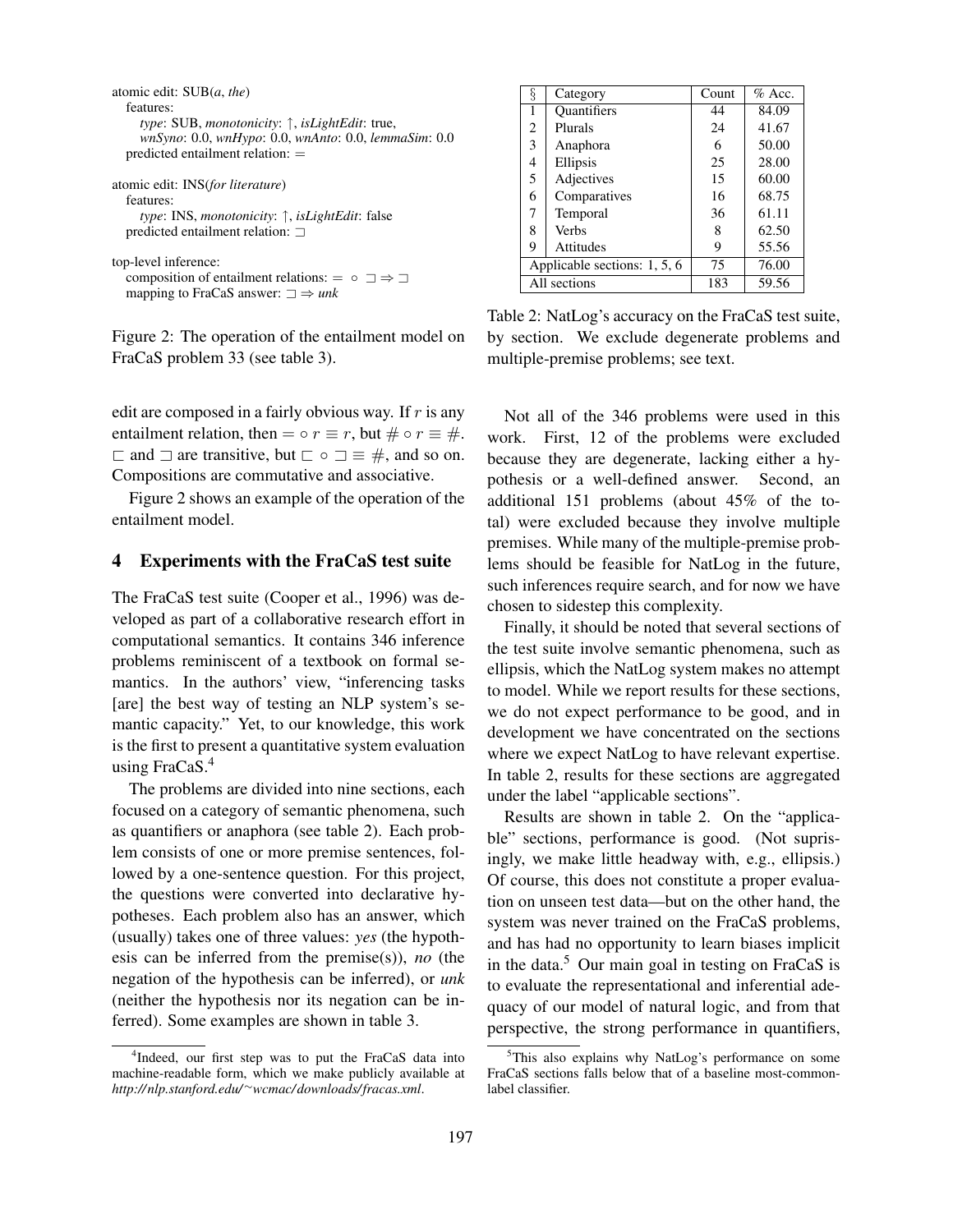| ID  | Premise(s)                                                  | Hypothesis                                      | Ans            |
|-----|-------------------------------------------------------------|-------------------------------------------------|----------------|
| 33  | An Irishman won a Nobel prize.                              | An Irishman won the Nobel prize for literature. | unk            |
| 38  | No delegate finished the report.                            | Some delegate finished the report on time.      | n <sub>O</sub> |
| 99  | Clients at the demonstration were all impressed by the sys- | Smith was impressed by the system's perfor-     | yes            |
|     | tem's performance. Smith was a client at the demonstration. | mance.                                          |                |
| 335 | Smith believed that ITEL had won the contract in 1992.      | ITEL won the contract in 1992.                  | unk            |

Table 3: Illustrative examples from the FraCaS test suite

| guess          |     |     |                |       |  |  |
|----------------|-----|-----|----------------|-------|--|--|
| answer         | ves | unk | n <sub>O</sub> | total |  |  |
| yes            | 62  | 40  |                | 102   |  |  |
| unk            | 15  | 45  |                | 60    |  |  |
| n <sub>O</sub> | 6   | 13  | 2              | 21    |  |  |
| total          | 90  | 91  | 2              | 183   |  |  |

Table 4: Confusions on FraCaS data (all sections)

adjectives, and comparatives is satisfying.

The confusion matrix shown in table 4 is instructive. By far the largest category of confusions comprise problems where we guess *unk* when the correct answer is *yes*. This reflects both the bias toward *yes* in the FraCaS data, and the system's tendency to predict *unk* (entailment relation #) when confused: given the composition rules for entailment relations, the system can predict *yes* only if all atomic-level predictions are either  $\Box$  or  $=$ . On the other hand, there are a number of problems where we predict *yes* mistakenly. Several of these errors arise in a series of problems in §5 which concern operator adjectives such as *former*. The entailment model wrongly assumes that such modifiers, like any others, can safely be deleted in upward-monotone contexts, but in fact *former student*  $\not\sqsubseteq$  *student*. If the feature set used by the entailment model were extended to represent occurrences of operator adjectives, and if appropriate examples were included in the training data, our accuracy in §5—and the average accuracy for the "applicable" sections—could easily be boosted over 80%.

# 5 Experiments with RTE data

Textual inference problems from the PASCAL RTE Challenge (Dagan et al., 2005) differ from FraCaS problems in several important ways. (See table 5 for examples.) Instead of textbook examples of semantic phenomena, RTE problems are more naturalseeming, with premises collected "in the wild" from newswire text. The premises are much longer, averaging 35 words (vs. 11 words for FraCaS). Also, the RTE task aims at a binary classification: the RTE *no* answer combines the *no* and *unk* answers in FraCaS.

Due to the character of RTE problems, we do not expect NatLog to be a good general-purpose solution to solving RTE problems. First, most RTE problems depend on forms of inference, such as paraphrase, temporal reasoning, or relation extraction, which NatLog is not designed to address. Second, in most RTE problems, the edit distance between premise and hypothesis is relatively large. More atomic edits means a greater chance that prediction errors made by the atomic entailment model will propagate, via entailment composition, to the system's final output. Rather, in applying NatLog to RTE, we hope to make reliable predictions on a subset of RTE problems, trading recall for precision. If we succeed, then we may be able to hybridize with a broad-coverage RTE system to obtain better results than either system individually—the same strategy that was adopted by (Bos and Markert, 2006) for their FOL-based system.

For this purpose, we have chosen to use the Stanford RTE system described in (de Marneffe et al., 2006). In applying NatLog to RTE problems, we use alignments from the Stanford system as input to our entailment model. A Stanford alignment is a map from hypothesis words to premise words. When we translate such alignments into the NatLog representation described in section 3, each pair of aligned words generates a *substitution* edit (or, if the words are identical, an *advance* edit). Unaligned premise words yield *deletion* edits, while unaligned hypothesis words yield *insertion* edits. Where possible, contiguous sequences of word-level edits are then collected into equivalent span edits. While the result of this translation method cannot be interpreted as a conventional edit script (there is no well-defined or-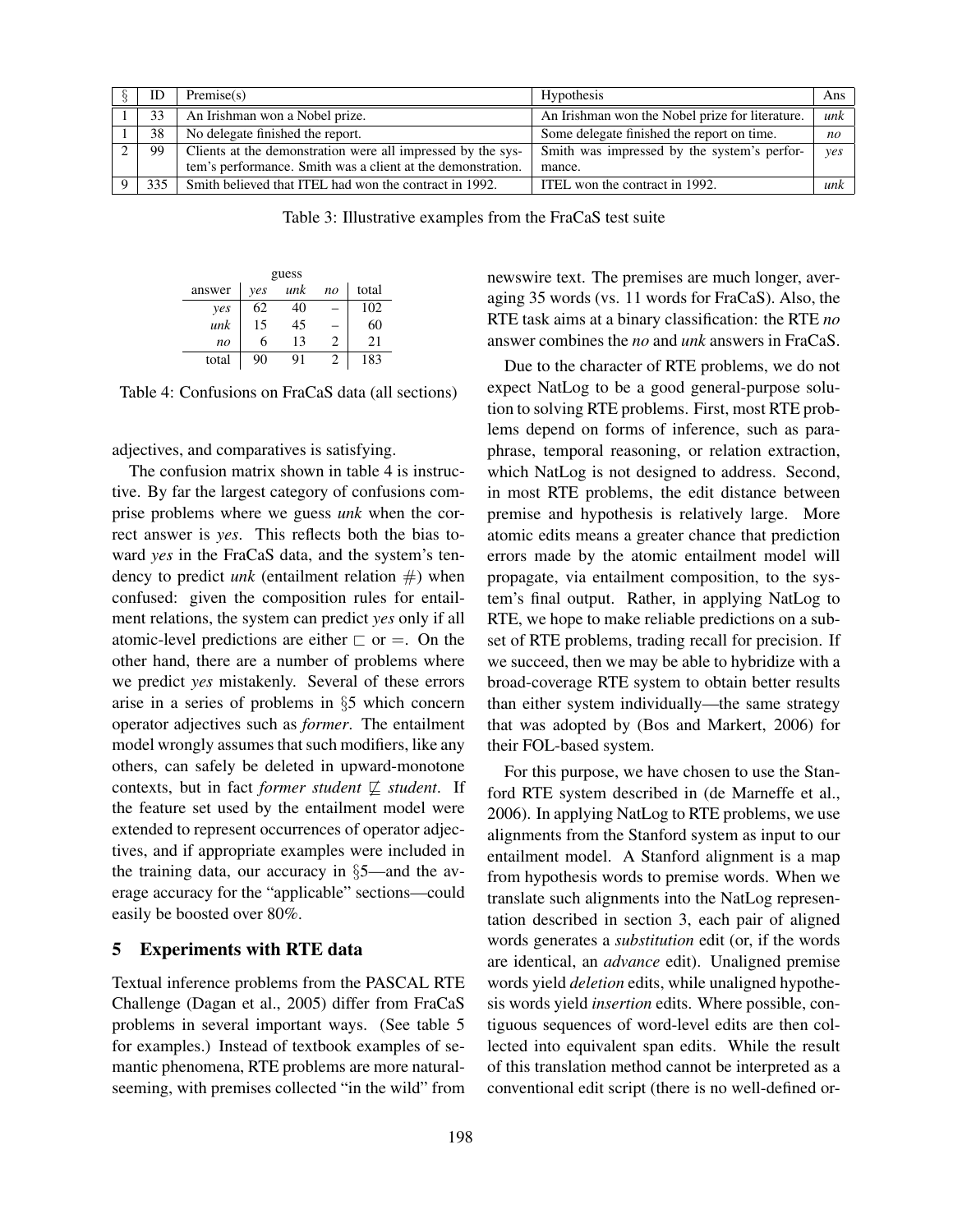| ID  | Premise(s)                                                                                          | Hypothesis                                 | Answer |
|-----|-----------------------------------------------------------------------------------------------------|--------------------------------------------|--------|
| 518 | The French railway company SNCF is cooperating in<br>the project.                                   | The French railway company is called SNCF. | ves    |
| 601 | NUCOR has pioneered a giant mini-mill in which steel<br>is poured into continuous casting machines. | Nucor has pioneered the first mini-mill.   | no     |

Table 5: Illustrative examples from the RTE3 test suite

| RTE3 Development Set (800 problems) |         |           |        |          |  |  |
|-------------------------------------|---------|-----------|--------|----------|--|--|
| System                              | $%$ yes | precision | recall | accuracy |  |  |
| Stanford                            | 50.25   | 68.66     | 66.99  | 67.25    |  |  |
| NatLog                              | 18.00   | 76.39     | 26.70  | 58.00    |  |  |
| Hybrid, bal.                        | 50.00   | 69.75     | 67.72  | 68.25    |  |  |
| Hybrid, opt.                        | 55.13   | 69.16     | 74.03  | 69.63    |  |  |
|                                     |         |           |        |          |  |  |
| RTE3 Test Set (800 problems)        |         |           |        |          |  |  |

| NIES TEST SEL LOUV DIUDIEIIIS) |          |           |        |          |  |
|--------------------------------|----------|-----------|--------|----------|--|
| System                         | $\%$ yes | precision | recall | accuracy |  |
| Stanford                       | 50.00    | 61.75     | 60.24  | 60.50    |  |
| NatLog                         | 23.88    | 68.06     | 31.71  | 57.38    |  |
| Hybrid, bal.                   | 50.00    | 64.50     | 62.93  | 63.25    |  |
| Hybrid, opt.                   | 54.13    | 63.74     | 67.32  | 63.62    |  |

Table 6: Performance on the RTE3 development and test sets. *% yes* indicates the proportion of *yes* predictions made by the system. Precision and recall are shown for the *yes* label.

dering of edits, and multiple edits can operate on the same input spans), we find that this poses no great impediment to subsequent processing by the entailment model.

Table 6 shows the performance of the NatLog system on RTE3 data. Relative to the Stanford RTE system, NatLog achieves high precision on its *yes* predictions—about 76% on the development set, and 68% on the test set—suggesting that hybridizing may be effective. For comparison, the FOL-based system reported in (Bos and Markert, 2006) attained a similarly high precision of 76% on RTE2 problems, but was able to make a positive prediction in only about 4% of cases. NatLog makes positive predictions far more often—at a rate of 18% on the development set, and 24% on the test set.

The Stanford RTE system makes *yes*/*no* predictions by thresholding a real-valued *inference score*. To construct a hybrid system, we adjust the Stanford inference scores by  $+x$  or  $-x$ , depending on whether NatLog predicts *yes* or *no*/*unk*. We choose the value of  $x$  by optimizing development set accuracy, while adjusting the threshold to generate balanced predictions (that is, equal numbers of *yes* and *no* predictions). As an additional experiment, we fix  $x$  at this value and then adjust the threshold to optimize development set accuracy, resulting in an excess of *yes* predictions. (Since this optimization is based solely on development data, its use on test data is fully legitimate.) Results for these two cases are shown in table 6. The parameters tuned on development data were found to yield good performance on test data. The optimized hybrid system attained an absolute accuracy gain of 3.12% over the Stanford system, corresponding to an extra 25 problems answered correctly. This result is statistically significant ( $p < 0.01$ , McNemar's test, 2-tailed).

However, the gain cannot be attributed to Nat-Log's success in handling the kind of inferences about monotonicity which are the staple of natural logic. Indeed, such inferences are quite rare in the RTE data. Rather, NatLog seems to have gained primarily by being more precise. In some cases, this precision works against it: NatLog answers *no* to problem 518 (table 5) because it cannot account for the insertion of *called* in the hypothesis. On the other hand, it correctly rejects the hypothesis in problem 601 because it cannot account for the insertion of *first*, whereas the less-precise Stanford system was happy to allow it.

# 6 Related work

While the roots of natural logic can be traced back to Aristotle's syllogisms, the modern conception of natural logic began with George Lakoff, who proposed "a logic for natural language" which could "characterize all the valid inferences that can be made in natural language" (Lakoff, 1970). The study of natural logic was formalized by Johan van Benthem, who crucially connected it with categorial grammar (van Benthem, 1986), and later was brought to fruition by Victor Sánchez Valencia, who first gave a precise definition of a calculus of mono